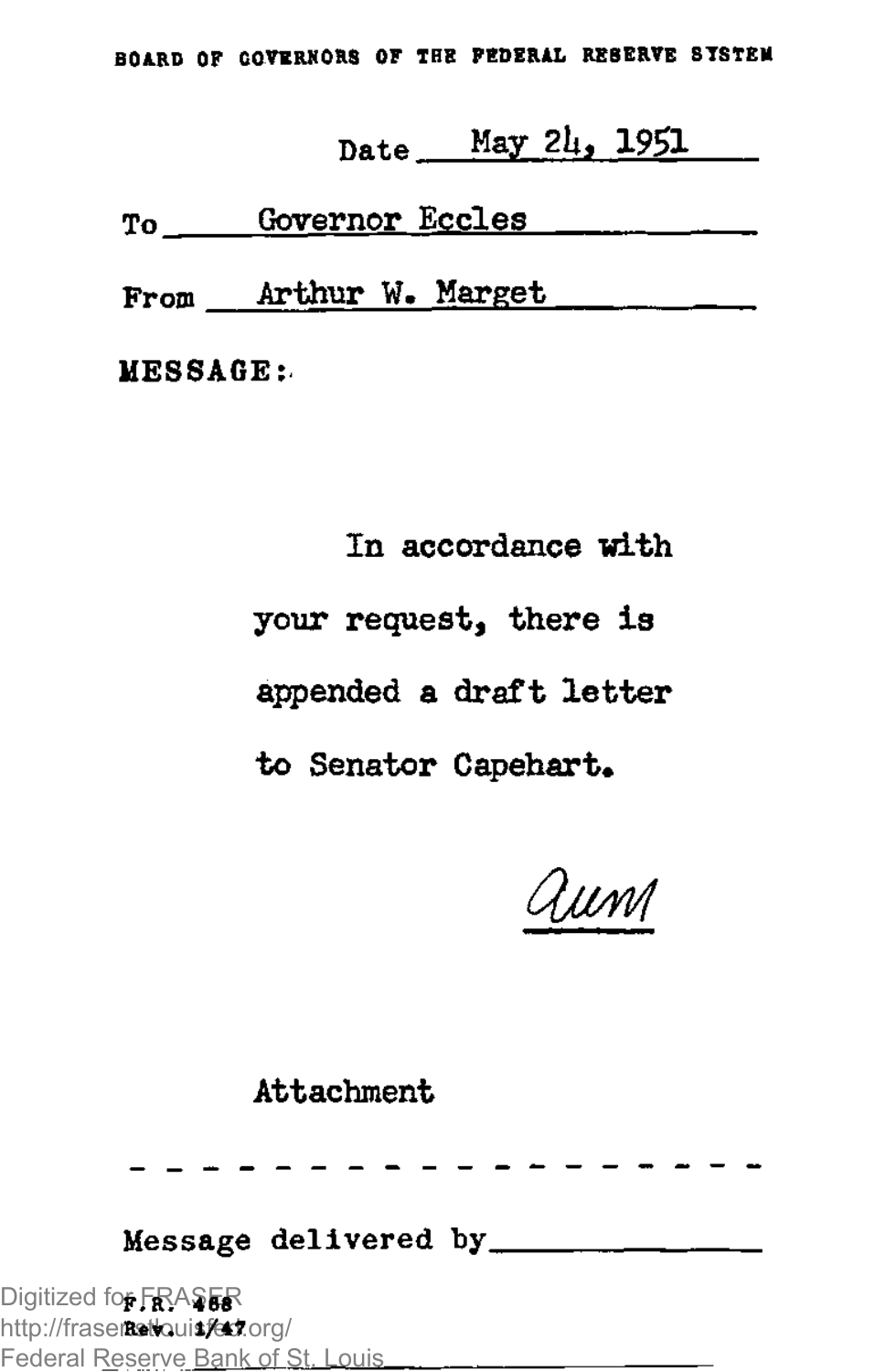May 24, 1951.

Honorable Homer E. Capehart, United States Senate, Washington 25, D. C.

Dear Senator;

The question which you put to me, as I understand it is whether there is any truth to the suggestion that the Canadian dollar is at its present level, in terms of foreign exchange, as a result of operations by agencies of the United States Government.

I am able to state categorically that there is no truth whatever in such a suggestion.

The decision to abandon the old par of approximately ninety cents (U.S.) for the Canadian dollar was taken by the Canadian Government after consultation with the International Monetary Fund, whose rules require that any member proposing a change in exchange rates must submit such a proposal to the Fund before the action is taken by the country concerned. The United States Government is of course a member of the International Monetary Fund, and its representative in that organization participated in the discussion which preceded Canada's action in abandoning the old par. But once the decision was taken, the United States Government and its agencies have engaged in no operations of any kind designed to affect the foreign exchange value of the Canadian dollar.

As you know, the Canadian Government, in abandoning the old par, did not proceed immediately to establish a new par. Instead, it proposed to test the strength of the Canadian dollar by allowing market forces to operate upon its price in terms of foreign exchange.

This does not mean, of course, that Canada has abandoned foreign exchange control: although there are no restrictions on current trade, other transactions, including capital movements, are subject to regulation. But it does mean that the price, in Canadian dollars, at which the Canadian authorities will sell foreign exchange *is* not fixed, in the way it would be if a new par (of, say  $Z1$  Canadian  $= Z1$  U. S.) had been declared. Instead, the Canadian authorities, with due regard to the desirability of avoiding extreme day-to-day fluctuations in the foreign exchange value of the Canadian dollar, may sell foreign exchange at a price which, in their best judgment,